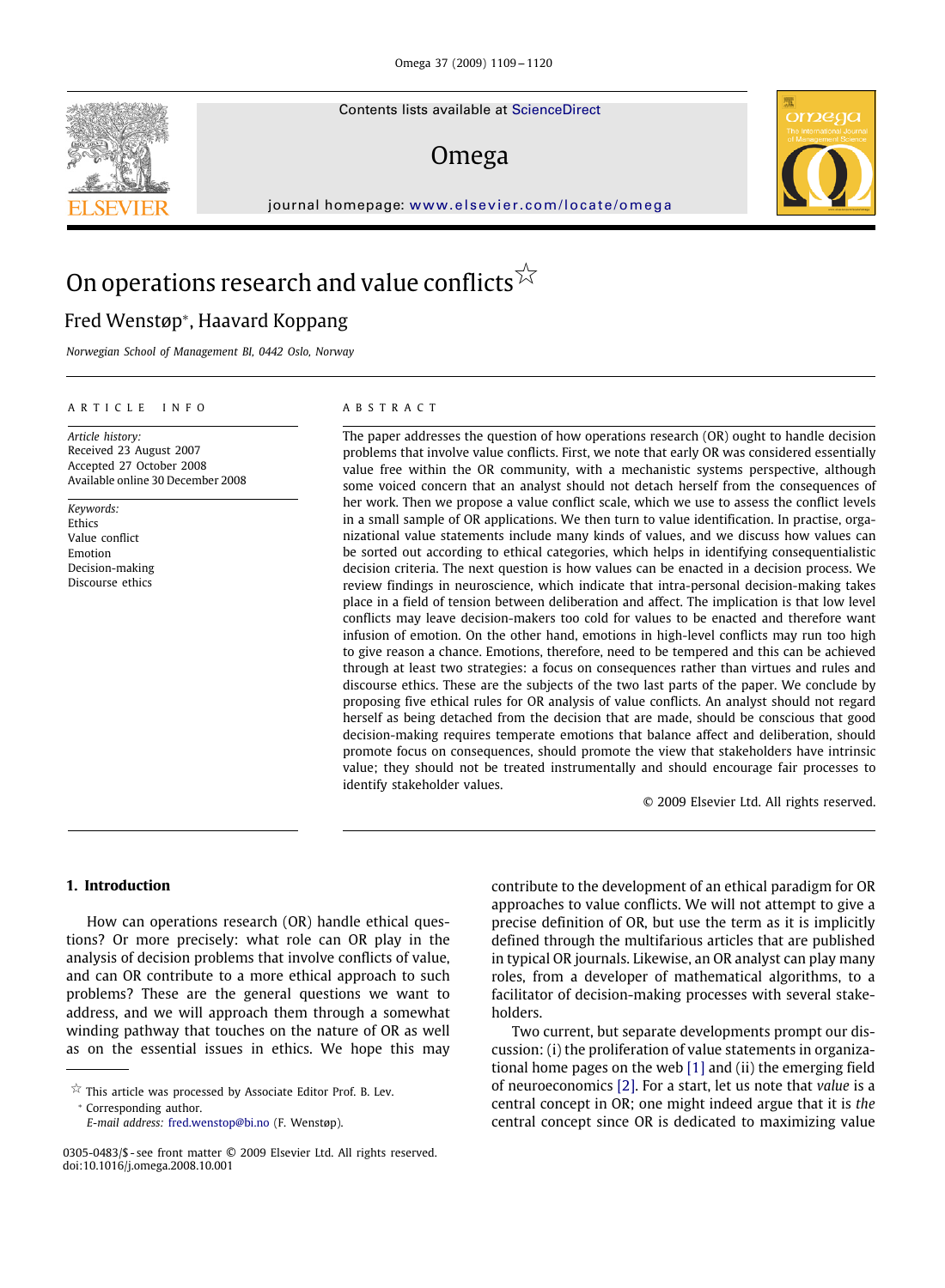in one form or other—be it one-dimensional maximization or multi-dimensional value trade-off. OR is, therefore, always confronted with the ethical issue of what is of value, and how to help the values be enacted in decision-making processes. Our basic tenet is that value statements and neuroeconomics are important pieces in the picture of an OR paradigm that incorporates ethics.

Organizations today make increasing efforts at stating values on their web-based home pages [1,3]. Stated values are most frequently *core values* that describe the code of conduct. Examples are *integrity*, *honesty* and *respect*. But value statements contain other types of value as well, for instance values that are *created* by the organization and thus *consequences* of operations, such as return on investment (ROI). Value statements may also include values they want to protect, such as environmental values. Value statements in practise tend to be quite entangled; however, a better structure would make them better suited for decision making purposes.

The other phenomenon is the emerging field of moral cognitive neuroscience [\[4\]](#page--1-2) and its offshoot neuroeconomics [\[2\]](#page--1-1) that provides us with new knowledge of intrapersonal decision processes, illuminating the roles of deliberation, affect and emotion. We adopt Damasio's definition of *emotion* as somatic changes created by some stimulus, as opposed to *feeling* which is created by the emotion in association with the stimulus [\[5\];](#page--1-3) one may observe emotions in a person, but feelings are private. The classical Cartesian view of decisionmaking as an entirely reasoned process free of emotional interference, where the decision-maker deliberates over the consequences of alternative actions and chooses the one that looks best, is now attack, and the evidence points in the direction that intra-personal decision-making takes place in a field of tension between the competing forces of affect and deliberation, where emotions play a central role and, therefore, must be included in any paradigm of ethical decisionmaking.

The paper is structured as follows:

- 1. *Original value paradigm of OR*. We review the position of values in an early version of the OR paradigm, and note that it was from inside essentially value free with a mechanistic systems perspective, although some voiced concern that an analyst should not detach herself from the consequences of her work.
- 2. *A value conflict scale*. We propose a value conflict scale that benchmarks conflict level potential according to how intrinsic the values are and degree of stakeholder involvement.
- 3. *Values in contemporary OR*. We examine recent issues of the journal *Omega* and note that the value conflicts that are analysed are generally, but not exclusively, low level.
- 4. *Value structuring*. Organizational values can be classified into three categories—core values, created values, and protected values—that parallel the classical ethical categories of virtue, consequence and duty.
- 5. *Rationality and enactment of values*. Findings in neuroscience indicate that intra-personal decision-making takes place in a field of tension between deliberation

and affect. The implication is that, for rational decisionmaking where consequences matter, low level conflicts leave decision-makers too coldly rational and therefore want infusion of emotion, while emotions in high-level conflicts need to be calmed. In other words: emotions need to be tempered [\[6\].](#page--1-4)

- 6. *OR, consequentialism and ethics*. We propose that as an ethical approach to decision problems, OR ought to promote consequentialism where consequences are evaluated through elicitation of emotion.
- 7. *Discourse ethics*. We describe discourse ethics as a recommendable approach under strong value conflicts to balance emotional engagement.
- 8. *Conclusion*. Finally, we propose a list of rules as elements of a paradigm for ethical OR analysis of value conflicts.

## **2. The original value paradigm of OR**

In his seminal work *Principles of Operations Research*, Wagner [\[7\]](#page--1-5) defines OR as "a scientific approach to problemsolving for executive management" that involves "Constructing mathematical, economic, and statistical descriptions or models of decision and control problems to treat situations of complexity and uncertainty" and "Analysing the relationships that determine the probable future consequences of decision choices, and devising appropriate measures of effectiveness in order to evaluate the relative merit of alternative actions". Its distinguishing features are according to Wagner (p. 5–6):

- A primary focus on decision making
- An appraisal resting on economic effectiveness criteria. A comparison of the various feasible actions must be based on measurable values that unequivocally reflect the future well-being of the organization. In a commercial firm, these measured quantities typically include variable cost, revenues, cash flow, and rate of return on incremental investment. A recommended solution must have evaluated the trade-offs and have struck an optimum balance among these sometimes conflicting factors.
- Reliance on a formal mathematical model. The procedures for manipulating the data should be so explicit that they can be described to another analyst, who in turn would derive the same results from the same data.

Thus, the principles of OR appear from the beginning to emphasize pure, objective deliberation; emotion and feeling are hardly mentioned. The fact that Wagner explicitly states that OR needs to take different objectives into account does not amount to a call for incorporation of subjective judgment, since he implicitly assumes that the objectives can be traded off in an objective way as elements in a corporate "well-being" function. If an organization has only one goal, i.e. to maximize profit, and it is possible to develop a causal model that leads from decision to goal attainment, then obviously the computation of an optimal decision can be left to machines, and there is neither place, nor need for emotions. The point is that the economic effectiveness criteria that Wagner mentions are not in true value conflict in